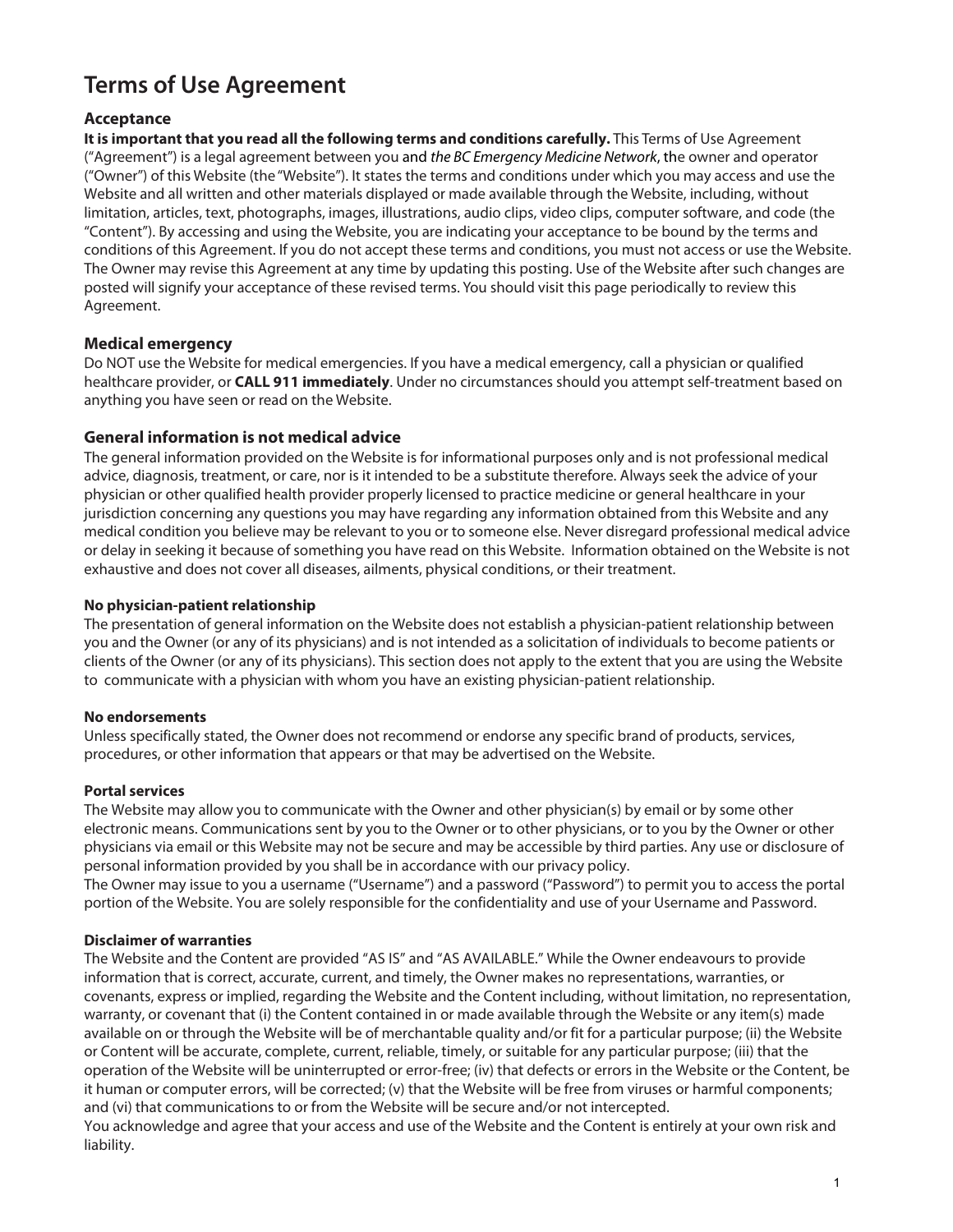## **Limitation of liability**

In no event shall the Owner, its physicians, content writers, officers, directors, employees, agents, licensors, and their respective successors and assigns be liable for damages of any kind, including, without limitation, any direct, special, indirect, punitive, incidental, or consequential damages including, without limitation, any loss or damages in the nature of, or relating to, lost business, medical injury, personal injury, wrongful death, improper diagnosis, inaccurate information, improper treatment, or any other loss incurred in connection with your use, misuse, or reliance upon the Website or the Content, or your inability to use the Website, regardless of the cause and whether arising in contract (including fundamental breach), tort (including negligence), or otherwise. The foregoing limitation shall apply even if the Owner knew of or ought to have known of the possibility of such damages.

The Owner also expressly disclaims any and all liability for the acts, omissions, and conduct of any third-party user of the Website, or any advertiser or sponsor of the Website ("third-party"). Under no circumstances shall the Owner, its physicians, content writers, officers, directors, employees, agents, licensors, and their respective successors and assigns, be liable for any injury, loss, damage (including direct, special, indirect, punitive, incidental, or consequential damages), or expense arising in any manner whatsoever from (i) the acts, omissions, or conduct of any third-party; and (ii) any access, use, reliance upon, or inability to use any materials, content, goods, or services located at, or made available at, any Website linked to or from the Website, regardless of the cause and whether arising in contract (including fundamental breach), tort (including negligence), or otherwise. The foregoing limitation shall apply even if the Owner knew of or ought to have known of the possibility of such damages.

#### **Indemnity**

You agree to indemnify, defend, and hold harmless the Owner and its physicians, content writers, officers, directors, employees, agents, licensors, and their respective successors and assigns, from and against any and all claims, demands, liabilities, costs, or expenses whatsoever, including, without limitation, legal fees and disbursements, resulting directly or indirectly from (i) your breach of any of the terms and conditions of this Agreement; (ii) your access to, use, misuse, reliance upon, or inability to access or use the Website, the Content, or any Website to which the Website is or may be linked to from time to time or; (iii) your use of, reliance on, publication, communication, distribution, uploading, or downloading of anything (including the Content) on or from the Website.

### **Use of the Website**

The Owner authorizes you to access and use the Website for your personal noncommercial use in Canada in accordance with the terms and conditions of this Agreement. You acknowledge and agree that the Website, and its contents, are intended only for residents of Canada.

### **Copyright**

The Content submitted to the site or produced by the Emergency Medicine Network is released under a CC BY SA 4.0 [license u](https://creativecommons.org/licenses/by-sa/4.0/)nless noted otherwise. We encourage sharing or modification of content with appropriate acknowledgment to the site and its authors as long as derivatives remain under the same license. As long as the above two requirements are fulfilled, expressed prior written consent of the Owner is not required. Linked third party material retains its original license.

#### **Limited licence**

Subject to the terms and conditions of this Agreement, you are hereby granted a limited, non- transferable, and nonexclusive licence to access, view, and use the Website and the Content. You are granted the right to download, store, and/or print single copies of items comprising the Content, provided that you maintain all copyright and other notices contained in such Content. You must also abide by any additional requirements governing the use of any specific Content that may be set out in the Website. In the event of a conflict between the terms of a license governing specific Content and this Agreement, the terms of the specific license shall govern.

#### **Privacy**

The BC Emergency Medicine Network collects statistics generated by the website. The statistics provide data on web traffic on the site. While the statistics include the Internet Protocol (IP) addresses of computers that visit our website, we make no attempt to link these addresses with the identity of individuals visiting the site. The BC Emergency Medicine Network does not assume responsibility for privacy policies of linked websites.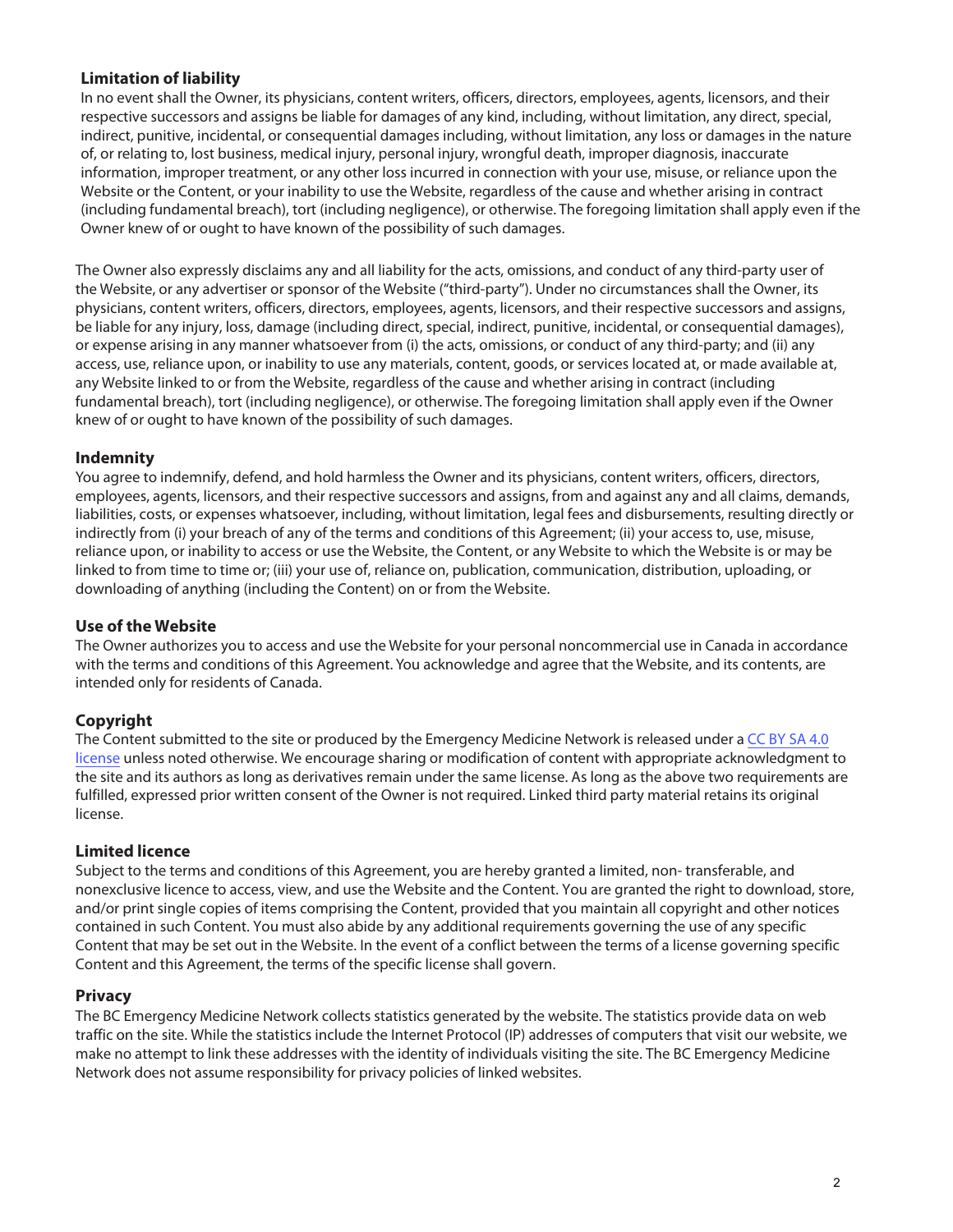# **Limitation of liability**

In no event shall the Owner, its physicians, content writers, officers, directors, employees, agents, licensors, and their respective successors and assigns be liable for damages of any kind, including, without limitation, any direct, special, indirect, punitive, incidental, or consequential damages including, without limitation, any loss or damages in the nature of, or relating to, lost business, medical injury, personal injury, wrongful death, improper diagnosis, inaccurate information, improper treatment, or any other loss incurred in connection with your use, misuse, or reliance upon the Website or the Content, or your inability to use the Website, regardless of the cause and whether arising in contract (including fundamental breach), tort (including negligence), or otherwise. The foregoing limitation shall apply even if the Owner knew of or ought to have known of the possibility of such damages.

covenant regarding the merchantability and/or fitness for a particular purpose of any third-party Websites or material, content, software, goods, or services located at or made available through such third-party Websites; or (iii) any representation, warranty, or covenant that the operation of such third-party Websites will be uninterrupted or error free, that defects or errors in such third-party Websites will be corrected, or that such third-party Websites will be free from viruses or other harmful components.

While the Owner encourages links to the Website, it does not wish to be linked to or from any third-party Website which contains, posts, or transmits any unlawful or indecent information of any kind, including, without limitation (i) any content constituting or encouraging conduct that would constitute a criminal offense, give rise to civil liability, or otherwise violate any local, state, provincial, territorial, national, international law or regulation which may be damaging or detrimental to the activities, operations, credibility, or integrity of the Owner; or (ii) any Website which contains, posts, or transmits any material or information of any kind which violates or infringes upon the rights of others, including material which is an invasion of privacy or publicity rights, or which is protected by copyright, trademark, or other proprietary rights. The Owner reserves the right to prohibit or refuse to accept any link to the Website, including, without limitation, any link which contains or makes available any content or information of the foregoing nature, at any time. You agree to remove any link you may have to the Website upon the request of the Owner.

### **Submissions**

The Website may provide features which allow you to post messages and content to designated areas on the Website, to participate in chat groups, to interact with the Owner and other users and to upload files, documents, or other materials ("Submission(s)"). The Owner does not control the content of any Submissions and has no obligation to monitor the Submissions. However, the Owner reserves the right at all times to disclose any information necessary to satisfy any law, regulation, or governmental or law enforcement request, or to edit, refuse to post, or refuse to remove any Submission, in whole or in part, that, in the Owner's sole discretion, are objectionable or in violation of this Agreement. You acknowledge that you alone are responsible for the content of your Submissions and the consequences thereof.

### **Rules of conduct regarding Submissions**

When using any of the features of the Website which allow you to post, upload, or make Submissions, it is a condition of your use of the Website that you do not:

- 1. Restrict or inhibit any other user from using and enjoying the Website, interfere or attempt to interfere with the proper workings of the Website, or do anything, which in the sole discretion of the Owner, imposes an unreasonable or disproportionately large load on the Website infrastructure;
- 2. Post or transmit any unlawful, abusive, defamatory, or obscene information of any kind, including, without limitation, any submission constituting or encouraging conduct that would constitute a criminal offence, give rise to civil liability or otherwise violate any local, state, provincial, territorial, national, or international law or regulation;
- 3. Post or transmit any Submission, including, without limitation, articles, images, stories, software, or other material, which violates or infringes upon the rights of others, including material which is an invasion of privacy or publicity rights, or which is protected by any intellectual property rights, including, without limitation, copyright, patent, trade secret, trademark, or other proprietary rights herein, or derivative works with respect thereto, without first obtaining permission from the Owner or rights holder;
- 4. Post or transmit any Submission which contains a virus or other harmful component;
- 5. Post or transmit "junk mail," "chain letters," unsolicited mass mailing, or "spam"; and
- 6. Use or "mine" the Website for commercial purposes, including, without limitation, posting, uploading, or transmitting any Submission which contains advertising, which engages in commercial activities, solicitations or sales, or which involves contests, sweepstakes, advertising, and pyramid schemes.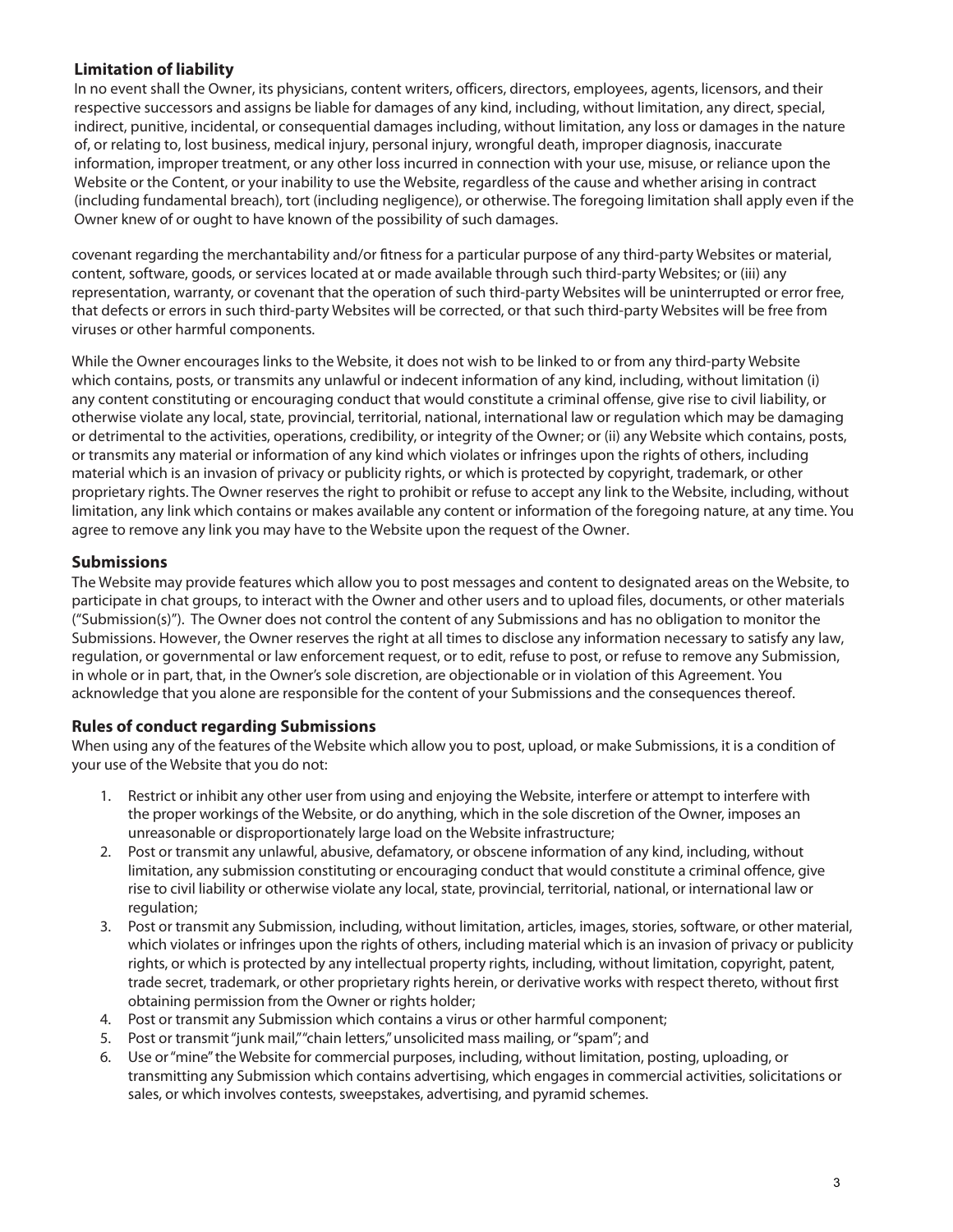## **Grant of license regarding Submissions**

By posting or uploading Submissions to the Website, you grant the Owner a royalty-free, perpetual, non- exclusive, irrevocable, unrestricted, worldwide licence to (i) use, reproduce, store, adapt, translate, modify, make derivative works from, transmit, distribute, publicly perform, or display such Submissions for any purpose; and (ii) to sublicense to third

parties the unrestricted right to exercise any of the foregoing rights. In addition to the grant of the above licence, you hereby (i) waive all moral rights in your Submission in favour of the Owner; (ii) consent to your name, address, and e-mail appearing as the contributor of your submission, where applicable, and to the disclosure and display of such information and any other information which appears in or is associated with your Submission; (iii) acknowledge and agree that the Owner is not responsible for any loss, damage, or corruption that may occur to your Submission; and (iv) acknowledge and agree that your Submission will be non-confidential.

# **Registration**

To use certain features of the Website, you may be asked to create an account with the Website. When you register with the Website, you agree (i) to provide true, accurate, current, and complete information about yourself as prompted by any registration form; and (ii) to maintain and promptly update the information to ensure it remains true, accurate, current, and complete. If the Owner has reasonable grounds to suspect that such information is untrue, inaccurate, not current or incomplete, the Owner has the right to suspend or terminate your access to all or part of the Website. The Owner's use of any personally identifying information you provide as part of the registration process is governed by the terms of our Privacy Policy.

## **Passwords**

You are responsible for maintaining the confidentiality of the Password you use in association with your account and are responsible for all activities that occur under your User Name and Password. You agree to notify the Owner immediately of any unauthorized use of your Password or account or any other breach of security, and to ensure that you exit from your account at the end of each session. The Owner will not be liable for any loss or damage arising from the Owner's failure or your failure to protect your Password or account information.

## **Software licence and ownership**

All software embedded in or located on or at the Website, including, without limitation, all computer code of all types, including all files and/or images contained in or generated by such software ("Software") is protected by copyright and may be protected by other rights. All such Software is owned by the Owner, its licensors, or the party accredited with ownership of such Software. You are hereby granted the right to access and use the Software embedded and integrated into the Website, subject to (i) the terms and conditions of this Agreement; and (ii) any additional conditions which may be imposed on your access and use of such Software.

If the Website provides Software for download, unless otherwise provided, you are hereby granted, subject to the terms of this Agreement and to any other specific terms and conditions that may apply to your downloading and use of such Software, a personal, non-transferable, non-exclusive licence to (i) install and run one copy of the Software in object code format on a non-networked computer for your personal, non-commercial use; and (ii) to reproduce the Software only as reasonably required to install, run, and make reasonable backup copies as allowed by law.

Except to the extent expressly permitted in this Agreement, you may not (i) use, reproduce, modify, adapt, translate, upload, download, or transmit the Software in whole or in part; (ii) sell, rent, lease, license, transfer, or otherwise provide access to the Software; (iii) alter, remove, or cover any trademarks or proprietary notices included in the Software; and/or (iv) decompile, disassemble, decrypt, extract, or reverse engineer the Software or assist others in doing so.

Other than the limited licence granted herein, nothing contained in the Website shall be construed as granting you any right, title, interest, or other licence in or to any Software embedded or integrated into the Website or made available for download from the Website, including, but not limited, to any intellectual property rights in the Software.

All Software embedded or integrated into the Website is provided "as is," without warranties of any kind, either expressed or implied, including, without limitation, any warranty (i) that the Software is of merchantable quality and/or is fit for any particular purpose; (ii) that the Software will conform with any specification(s) relating to the Software; (iii) that the Software will be free from material defects; (iv) that the Software contains no computer viruses or other contaminants;